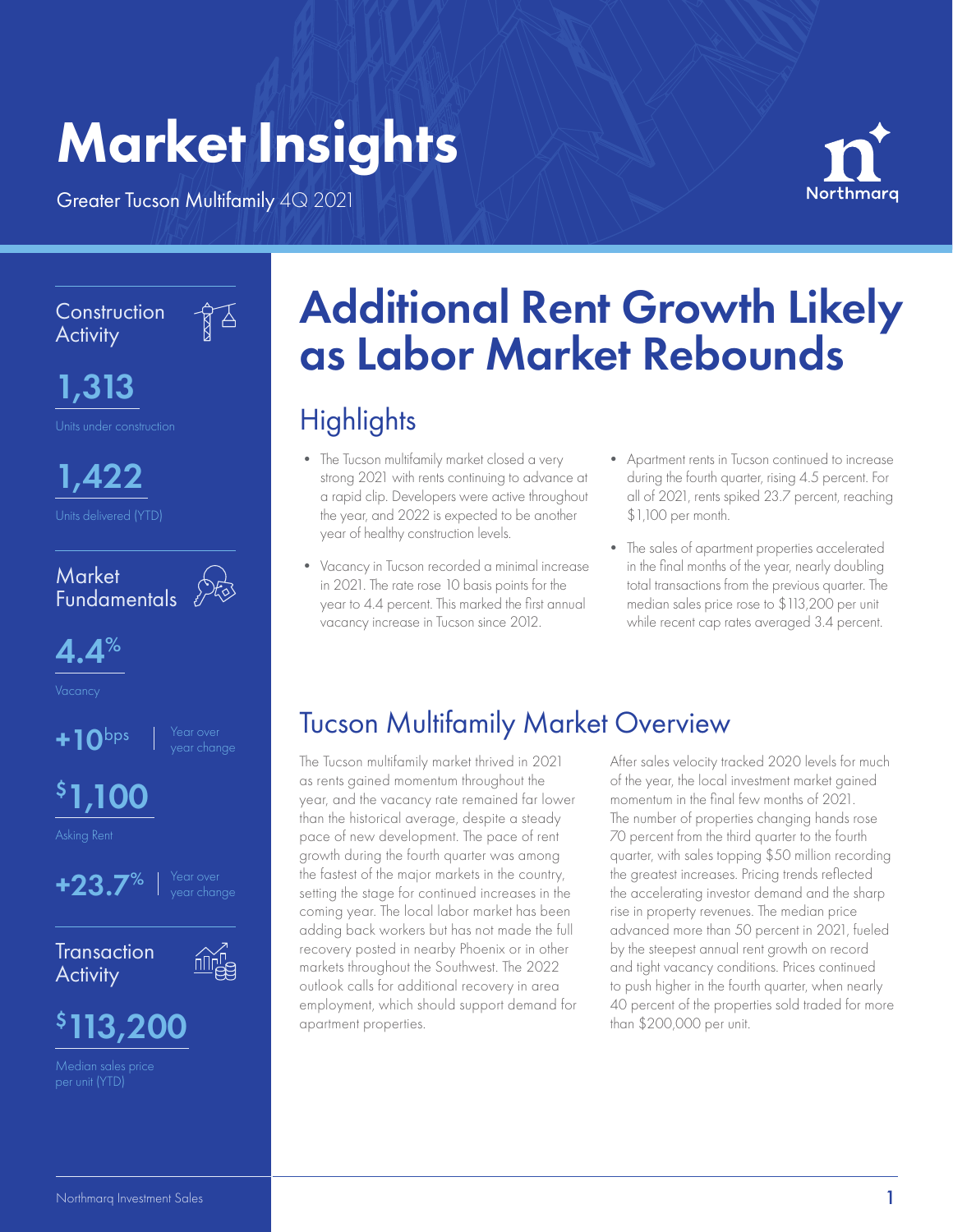## **Employment**

- Employment in Tucson expanded by approximately 3.9 percent in 2021 with net job additions totaling 14,700 positions. While the local economy remains in recovery mode, total employment is still down approximately 10,000 positions from the pre-COVID peak.
- Employers in the manufacturing sector added 1,900 jobs to payrolls in 2021, a growth rate of 7 percent. Annual growth in manufacturing employment has averaged 3.2 percent since 2015.
- During the fourth quarter, Leonardo Electronics announced plans to expand its presence in the Tucson area by constructing a new 120,000-square-foot semiconductor laser manufacturing facility. Construction will begin in the first quarter of 2022 and will create 170 additional jobs over the next five years. The company currently has approximately 200 employees in the area.
- Forecast: The Tucson labor market is expected to record another year of gains in 2022. Employers are forecast to add 11,500 new jobs in 2022, a gain of about 3 percent.

Developers pulled permits for

### Local employment has expanded C C by nearly 3.9 percent in 2021, an addition of 14,700 jobs.

### Employment Overview



# 950 multifamily units in 2021.

Development Trends

### 1,600 1,400 1,200 Completions (units) Completions (units 1,000 800 600 400 200 - 2015 2016 2017 2018 2019 2020 2021 Sources: NorthMarq, Apartment Insights

### Development and Permitting

- The pace of apartment deliveries accelerated in Tucson in 2021. Developers brought over 1,400 units online, nearly doubling the number of units that were delivered to the market in 2020.
- Construction activity increased over the past several quarters in response to the ongoing renter demand for apartments in Tucson. There were over 1,300 units under construction in the region at the end of the fourth quarter, an increase of 4 percent compared to activity at the end of 2020.
- Developers are responding to consistently low vacancy rates and persistent renter demand by stepping up permitting activity. Developers pulled permits for approximately 950 multifamily units in 2021, an increase of 50 percent compared to permitting activity in 2020.
- **Forecast:** After deliveries peaked in 2021, projects totaling approximately 1,100 units are forecast to be delivered in the year ahead. Deliveries have averaged approximately 725 units per year since 2015.

# 'n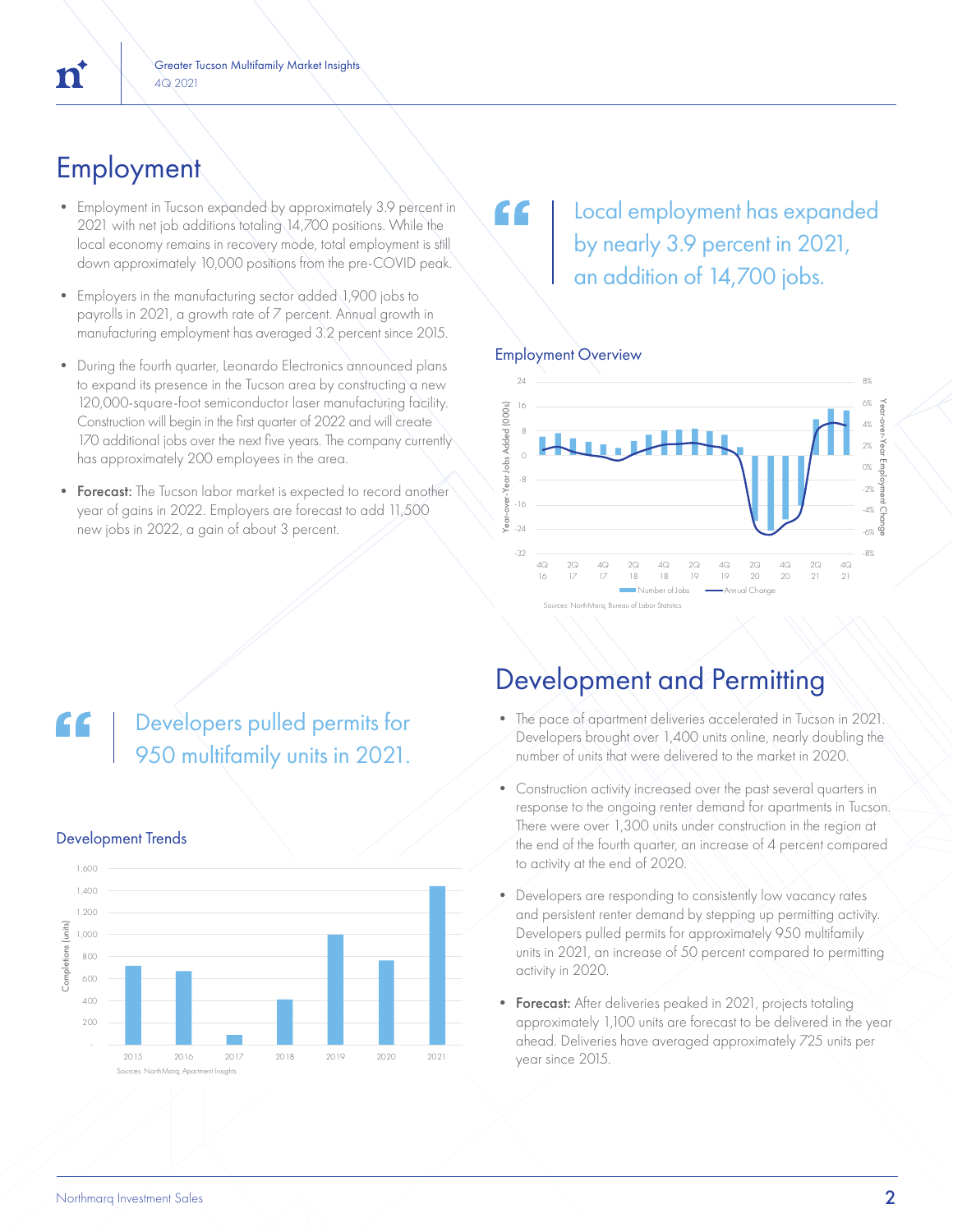- The vacancy rate ticked up during the final months of 2021, rising 30 basis points to 4.4 percent. The rate has been mostly stable for the past six quarters, remaining between 4.1 percent and 4.5 percent since the second half of 2020. The average rate in the Tucson region since early 2015 has been 6 percent.
- Vacancy inched up 10 basis points in 2021. The modest uptick recorded in 2021 was the first annual vacancy increase in the market since 2012.
- Absorption totaled nearly 1,200 units in 2021, down from nearly 1,300 units one year ago. Recent absorption totals have outpaced the market's long-term average by about 25 percent.
- Forecast: The vacancy rate in Tucson has been trimmed in half in recent years. The rate is forecast to creep lower in 2022, likely falling 20 basis points to end the year at 4.2 percent.

### Vacancy Vacancy Vacancy 10 basis points in 2021.



### Local asking rents surged 23.7 percent in 2021.



### Rents

- Asking rents in Tucson continued to post strong gains through the end of the year, marking the sixth consecutive quarter of growth. Rents rose 4.5 percent in the fourth quarter, ending 2021 at \$1,100 per month.
- Local asking rents surged 23.7 percent in 2021, building on gains that have averaged 6.6 percent per year since 2017. This marks the largest annual rent growth on record.
- Some of the strongest rent growth is occurring in the more expensive submarkets at the northwest boundaries of the Tucson market. In 2021, rent growth in Oro Valley/Catalina topped 30 percent, while the increase in the Northwest Tucson submarket totaled approximately 27 percent.
- **Forecast:** After several consecutive quarters of rapid rent increases, the pace is forecast to cool somewhat in 2022. Rents in Tucson are forecast to rise 7.5 in 2022, ending the year at approximately  $$1,180$  per month.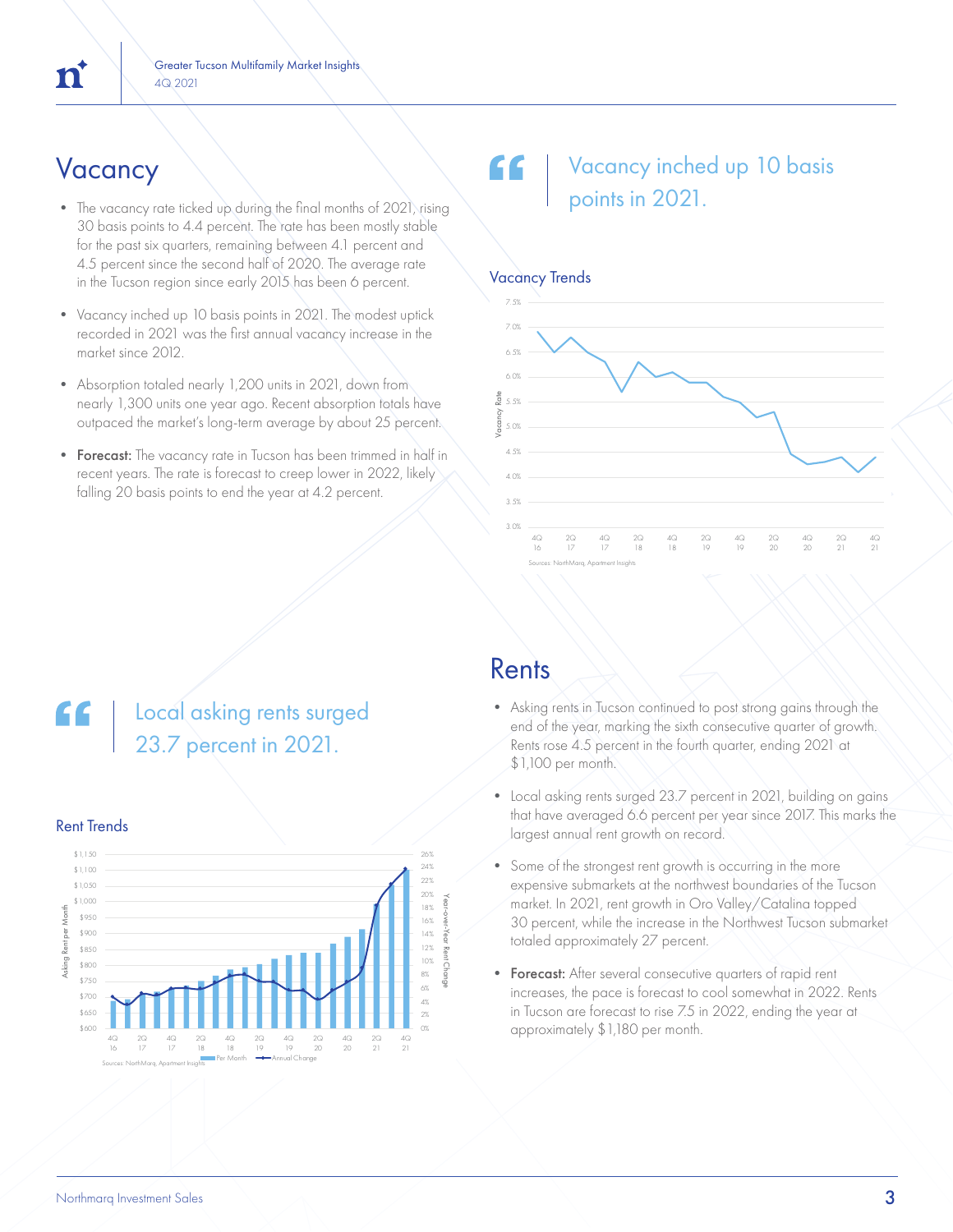## Multifamily Sales

 $\mathbf{n}^{\mathsf{t}}$ 

- Sales of multifamily properties accelerated in the final months. of the year, increasing by 70 percent from the previous quarter. The rise at the end of the year pushed activity levels for the full year ahead of the pace recorded in 2020. Sales velocity in 2021 was up 11 percent from the preceding year, while transaction dollar volume spiked by more than 50 percent.
- With rents on a rapid upward trajectory and investor demand accelerating, prices pushed higher. The median price soared more than 50 percent in 2021, rising to \$113,200 per unit.
- Cap rates compressed throughout 2021, with investors accepting lower initial rates of return in anticipation of implementing rent increases going forward. During the fourth quarter, properties generally traded with cap rates ranging  $\frac{1}{20}$  from 3 percent to 3.5 percent.

### " The median price soared more than 50 percent in 2021.



## Recent Transactions

### Multifamily Sales Activity

| <b>Property Name</b>             | <b>Street Address</b>           | <b>Units</b> | <b>Sales Price</b> | Price/Unit |
|----------------------------------|---------------------------------|--------------|--------------------|------------|
| <b>Desert Shadows Apartments</b> | 7425 N Mona Lisa Rd., Tucson    | 338          | \$69,300,000       | \$205,030  |
| Villas las Naranjas              | 1345 S Kolb Rd., Tucson         | 410          | \$65,500,000       | \$159,756  |
| Casa del Coronado                | 201 W Blacklidge Dr., Tucson    | 208          | \$27,500,000       | \$132,212  |
| Villas las Toronjas              | 6639 E Broadway Blvd., Tucson   | 135          | \$20,300,000       | \$150,370  |
| Silverado Apartments             | 5000 S Country Club Rd., Tucson | 132          | \$15,775,000       | \$119,508  |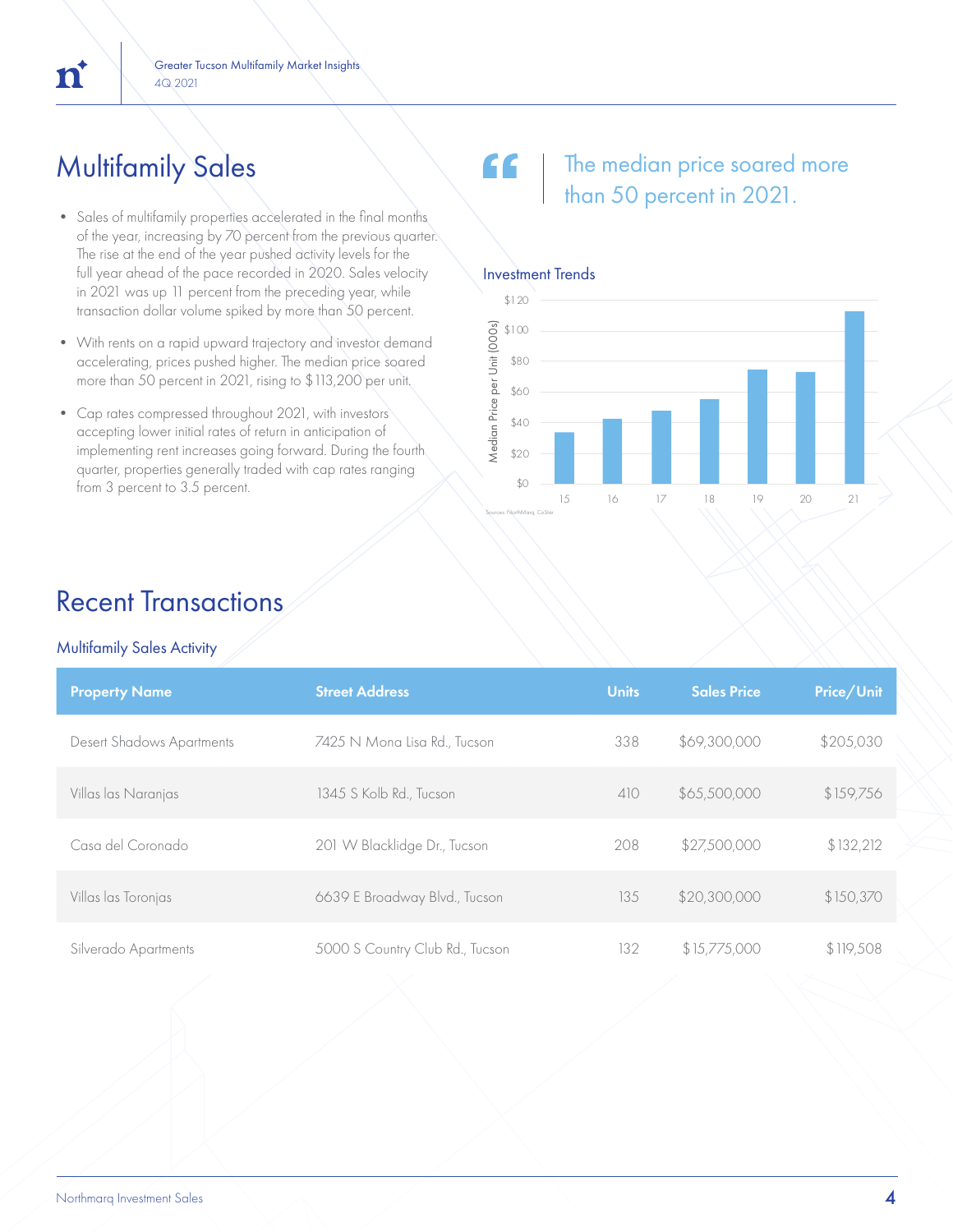## Looking Ahead

'n

Another year of significant activity is forecast for the Tucson multifamily market in 2022. Renter demand for units has been elevated in each of the past two years, and developers are increasing activity to meet demand. There are a handful of new construction projects that are forecast to deliver in the year ahead, with developers expected to complete more than 1,000 new units for the third time in a four-year period. To this point, vacancy has trended lower, and the combined forces of tightening vacancy and newer, more expensive units entering the market has fueled rapid rent growth in recent years. Assuming employment growth continues on its current trajectory and housing demand remains elevated, rents should continue to trend higher in 2022. Investment demand is forecast to remain elevated in the Tucson area for the next several quarters, as the momentum established in the fourth quarter will likely carry over into 2022. The rapid cap rate compression that occurred in 2021 shows no sign of reversing course, and with rents expected to continue to expand at an accelerated pace, cap rates may remain in current ranges for at least a few more quarters. In recent periods, there has been an increase in the number of multi-property portfolio sales in the Tucson area, as some newer buyers look to acquire multiple properties as they establish or increase operations in the market. This trend could continue in the year ahead.